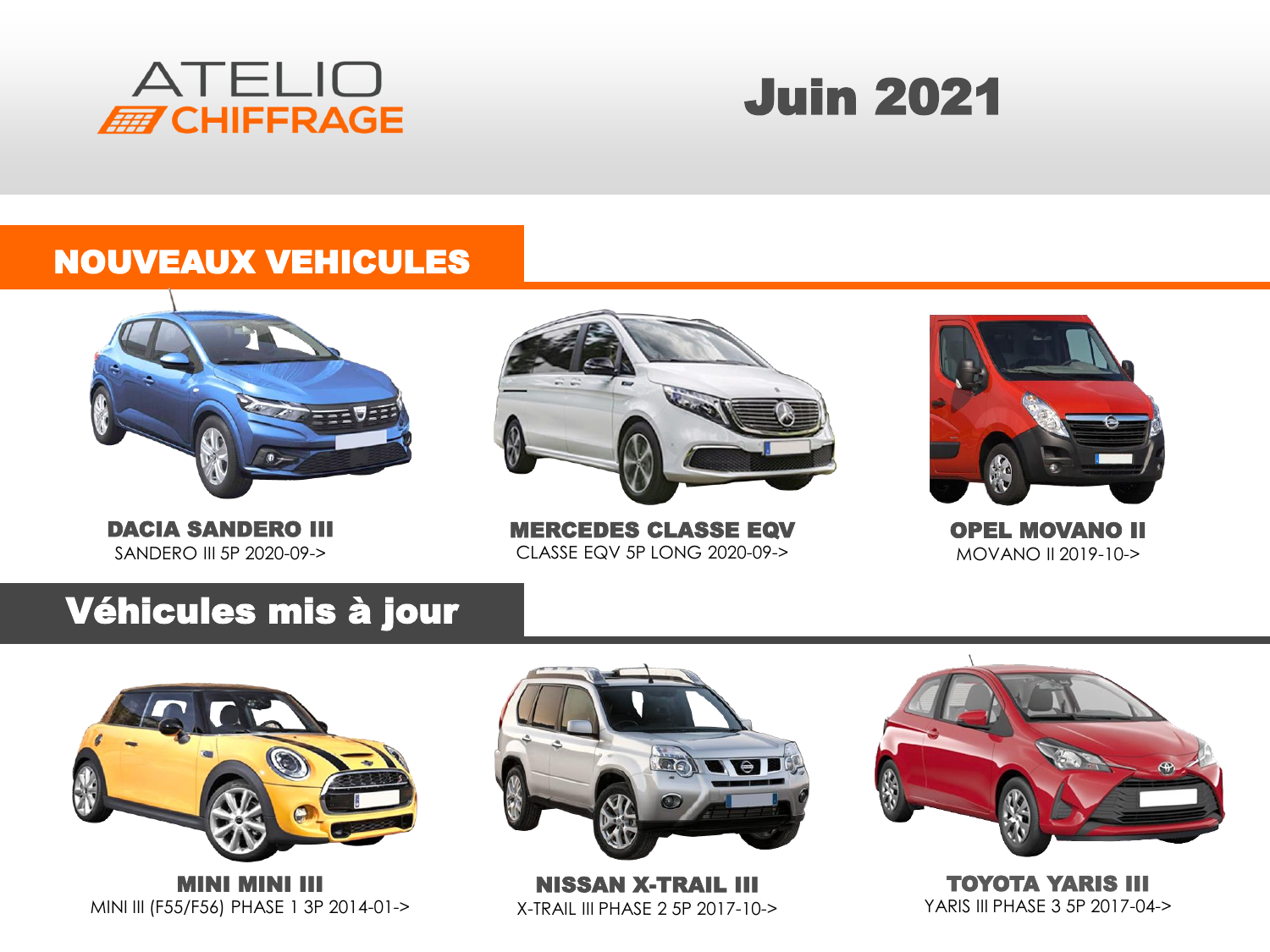

### Nouveaux véhicules

#### Niveau Complet

| <b>MARQUE</b>   | <b>MODELE</b>                                                                 |  |  |
|-----------------|-------------------------------------------------------------------------------|--|--|
| <b>DACIA</b>    | SANDERO III 5P 2020-09->                                                      |  |  |
| <b>MERCEDES</b> | CLASSE EQV 5P (3200mm) 2020-09->                                              |  |  |
| <b>MERCEDES</b> | CLASSE EQV 5P LONG (3430mm) 2020-09->                                         |  |  |
| <b>OPEL</b>     | MOVANO II LIHI COMBI (B) PHASE 2 5P-3000-<br>COURT (3182mm) 2019-10->         |  |  |
| <b>OPEL</b>     | MOVANO II LIHI COMBI (B) PHASE 2 5P-3300-<br>COURT (3182mm) 2019-10->         |  |  |
| <b>OPEL</b>     | MOVANO II LIHI FOURGON (B) PHASE 2 4P -2800-<br>COURT (3182mm) 2019-10->      |  |  |
| <b>OPEL</b>     | MOVANO II LIHI FOURGON (B) PHASE 2 4P -3300-<br>COURT (3182mm) 2019-10->      |  |  |
| <b>OPEL</b>     | MOVANO II LIHI FOURGON (B) PHASE 2 4P -3500-<br>COURT (3182mm) 2019-10->      |  |  |
| <b>OPEL</b>     | MOVANO II L1H2 FOURGON (B) PHASE 2 4P-2800-<br>COURT (3182mm) HAUT 2019-10->  |  |  |
| <b>OPEL</b>     | MOVANO II L1H2 FOURGON (B) PHASE 2 4P -3300-<br>COURT (3182mm) HAUT 2019-10-> |  |  |
| <b>OPEL</b>     | MOVANO II L1H2 FOURGON (B) PHASE 2 4P -3500-<br>COURT (3182mm) HAUT 2019-10-> |  |  |
| <b>OPEL</b>     | MOVANO II L2H2 COMBI (B) PHASE 2 5P-3300-<br>MOYEN (3682mm) HAUT 2019-10->    |  |  |
| <b>OPEL</b>     | MOVANO II L2H2 COMBI (B) PHASE 2 5P-3500-<br>MOYEN (3682mm) HAUT 2019-10->    |  |  |
| <b>OPEL</b>     | MOVANO II L2H2 FOURGON (B) PHASE 2 4P -3300-<br>MOYEN (3682mm) HAUT 2019-10-> |  |  |
| <b>OPEL</b>     | MOVANO II L2H2 FOURGON (B) PHASE 2 4P -3500-<br>MOYEN (3682mm) HAUT 2019-10-> |  |  |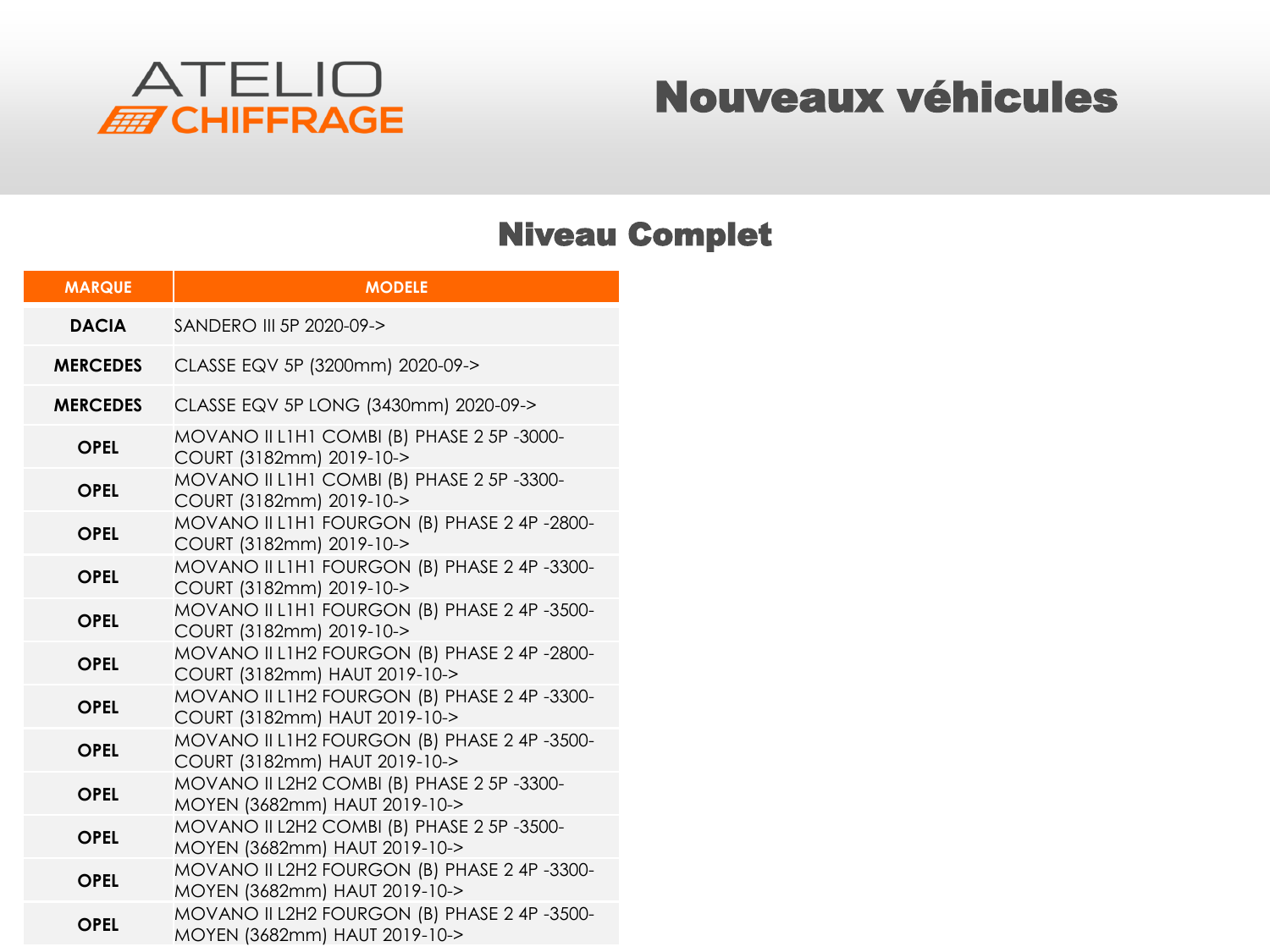

### Nouveaux véhicules

#### Niveau Entretien

| <b>MARQUE</b>   | <b>MODELE</b>                                                 |
|-----------------|---------------------------------------------------------------|
| <b>MERCEDES</b> | VITO III MARCO POLO (447) 5P LONG (3200mm)<br>$2018 - 10 - 5$ |
| <b>MERCEDES</b> | CLASSE S VI (W223) 4P 2020-12->                               |
| <b>MERCEDES</b> | CLASSE S VI LIMOUSINE (V223) 4P LONG 2020-12->                |
| <b>SEAT</b>     | ATECA PHASE 2 5P 2020-09->                                    |
|                 | SUZUKI-SANTANA ACROSS 5P 2020-10->                            |
|                 | <b>VOLKSWAGEN</b> ID3 5P 2020-09->                            |
| <b>VOLVO</b>    | S60 III 4P 2018-12->                                          |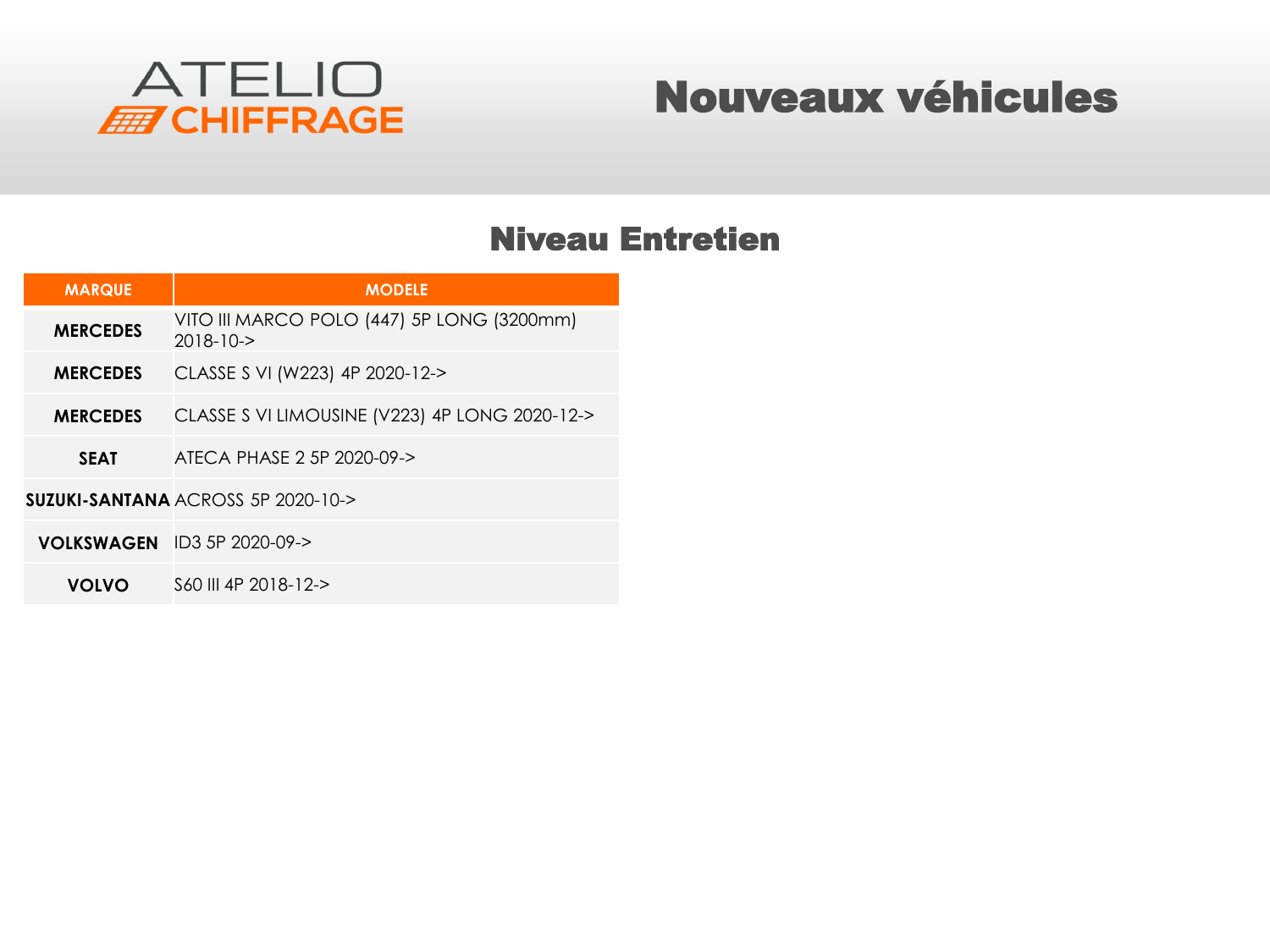

## Véhicules mis à jour

| <b>MARQUE</b>    | <b>MODELE</b>                                  | <b>MARQUE</b>     | <b>MODELE</b>                                                     |
|------------------|------------------------------------------------|-------------------|-------------------------------------------------------------------|
| <b>CHRYSLER</b>  | GRAND VOYAGER V PHASE 1 5P LONG 2008-03->      | <b>MERCEDES</b>   | CLASSE C II BREAK (S203) PHASE 1 5P 2001-03->2004-<br>03          |
| <b>DACIA</b>     | SANDERO II PHASE 2 5P 2017-02->                | <b>MERCEDES</b>   | CLASSE C II SPORTCOUPE (CL203) PHASE 1 3P 2001-<br>03->2004-03    |
| <b>FIAT</b>      | DOBLO II BREAK PHASE 2 5P 2014-09->            | <b>MERCEDES</b>   | VITO III COMPACT (447) 4P COURT (3200mm) 2014-<br>$09 - >$        |
| <b>FIAT</b>      | DOBLO II CARGO PHASE 2 4P 2014-09->            | <b>MERCEDES</b>   | VITO III COMPACT MIXTO (447) 4P COURT (3200mm)<br>$2014 - 09 - >$ |
| <b>FIAT</b>      | DOBLO II CARGO PHASE 2 4P SURELEVE 2014-09->   | <b>MERCEDES</b>   | VITO III COMPACT TOURER (447) 5P COURT<br>(3200mm) 2014-09->      |
| <b>FORD (EU)</b> | FIESTA VI PHASE 2 3P 2012-11->                 | <b>MINI</b>       | MINI III (F55/F56) PHASE 1 3P 2014-01->                           |
| <b>FORD (EU)</b> | FIESTA VI PHASE 2 5P 2012-11->                 | <b>MINI</b>       | MINI III (F55/F56) PHASE 1 5P 2014-11->                           |
| <b>FORD (EU)</b> | S-MAX II 5P 2015-06->                          | <b>MINI</b>       | MINI III CABRIOLET (F57) PHASE 1 2P 2015-11->                     |
| <b>FORD (EU)</b> | PUMA 13P 1997-06->2002-09                      | <b>MINI</b>       | MINI III CLUBMAN (F54) PHASE 1 5P 2015-10->                       |
| <b>HYUNDAI</b>   | TERRACAN 5P 2001-05->2007-12                   | <b>MINI</b>       | MINI III COUNTRYMAN (F60) PHASE 1 5P 2016-12->                    |
| <b>HYUNDAI</b>   | ATOS PRIME I 5P 1999-09->2003-10               | <b>MITSUBISHI</b> | OUTLANDER I 5P 2003-05->2006-12                                   |
| <b>MAZDA</b>     | PREMACY PHASE 2 5P 2001-07->2005-06            | <b>NISSAN</b>     | ALMERA I PHASE 1 3P 1995-10->1998-04                              |
| <b>MAZDA</b>     | 2 III BERLINE PHASE 1 4P 2015-01->             | <b>NISSAN</b>     | ALMERA I PHASE 1 5P 1995-10->1998-04                              |
| <b>MAZDA</b>     | 2 III PHASE 1 5P 2015-01->                     | <b>NISSAN</b>     | ALMERA I BERLINE PHASE 1 4P 1996-10->1998-04                      |
| <b>MERCEDES</b>  | CLASSE C II (W203) PHASE 1 4P 2000-05->2004-03 | <b>NISSAN</b>     | X-TRAIL III PHASE 2 5P 2017-10->                                  |